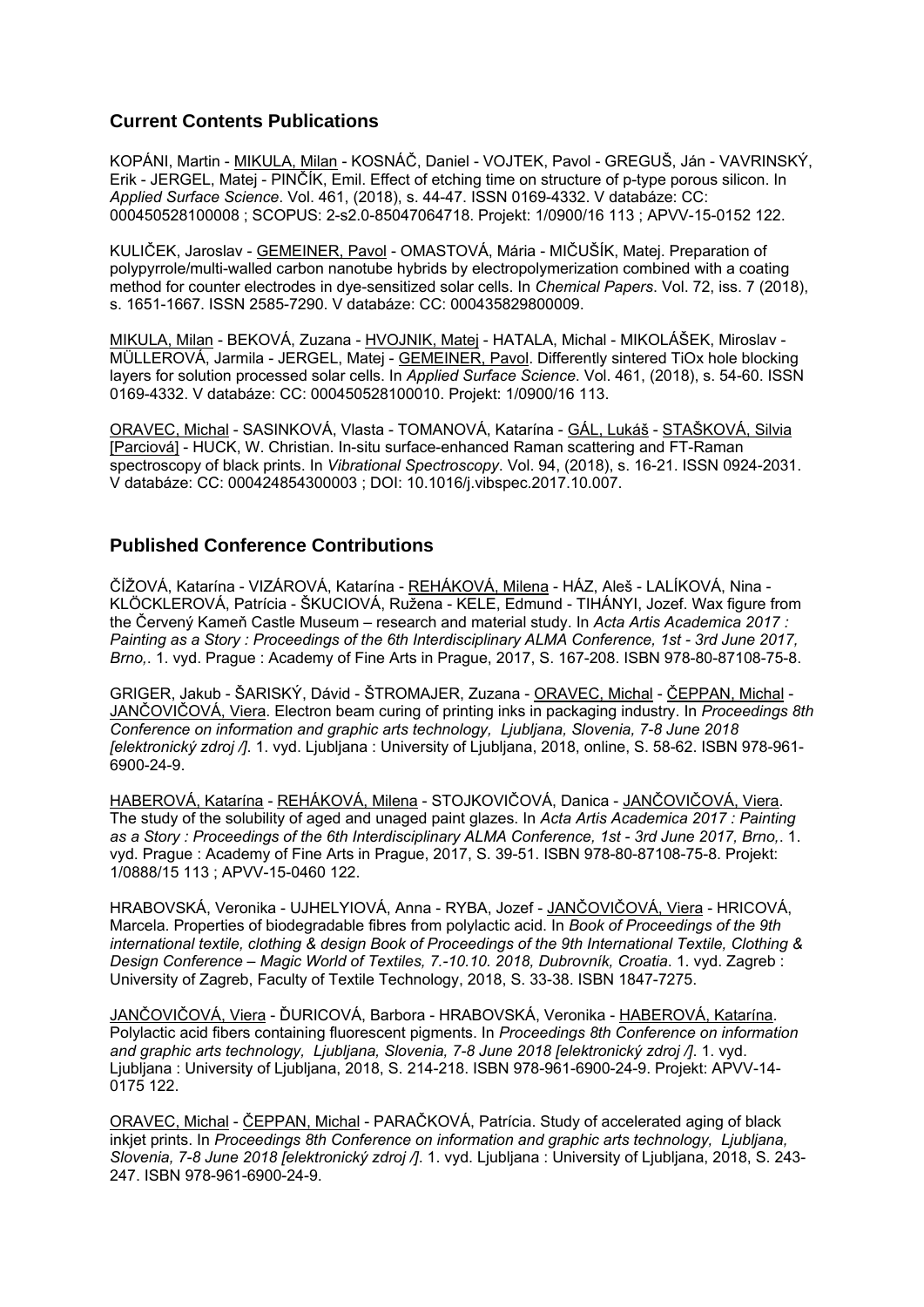STAŠKOVÁ, Silvia [Parciová] - REHÁKOVÁ, Milena - HÁZ, Aleš. Study of changes of writing inks on the paper documents. In *Proceedings 8th Conference on information and graphic arts technology, Ljubljana, Slovenia, 7-8 June 2018 [elektronický zdroj /]*. 1. vyd. Ljubljana : University of Ljubljana, 2018, S. 248-251. ISBN 978-961-6900-24-9. Projekt: 1/0888/15 113.

ČÍŽOVÁ, Katarína - VIZÁROVÁ, Katarína - VYKYDALOVÁ, Anna - REHÁKOVÁ, Milena - CIBULKOVÁ, Zuzana - ŠIMON, Peter. Urýchlené starnutie včelieho vosku a jeho význam z hľadiska ceroplastiky. In *CSTI 2018 Conservation Science, Technology and Industry. Premosťovanie disciplín a druhov dedičstva – efektívna ochrana dedičstva v 21.storočí, Bratislava, 7.-9. marca 2018 : zborník príspevkov*. 1. vyd. Bratislava : FCHPT STU v Bratislave, 2018, S. 40-49. ISBN 978-80-8060-435-6.

FUSKOVÁ, Martina - PONICKÁ, Lucia - REHÁKOVÁ, Milena. Cielený výber rozpúšťadiel vhodných na čistenie povrchov v objektoch kultúrneho dedičstva. In *20. celoslovenská študentská vedecká konferencia s medzinárodnou účasťou Chémia a technológie pre život, 7.11.2018, Bratislava [elektronický zdroj /]*. 1. vyd. Bratislava : FCHPT STU v Bratislave, 2018, S. 287-288. ISBN 978-80- 89597-99-4.

HABEROVÁ, Katarína - HLOŽEKOVÁ, Klaudia - JANČOVIČOVÁ, Viera - MACHATOVÁ, Zuzana. Stabilita temperových farieb. In *CSTI 2018 Conservation Science, Technology and Industry. Premosťovanie disciplín a druhov dedičstva – efektívna ochrana dedičstva v 21.storočí, Bratislava, 7.- 9. marca 2018 : zborník príspevkov*. 1. vyd. Bratislava : FCHPT STU v Bratislave, 2018, S. 166-174. ISBN 978-80-8060-435-6.

HABEROVÁ, Katarína - MACHATOVÁ, Zuzana - LUPRICHOVÁ, Zuzana - JANČOVIČOVÁ, Viera. Prieskum historických fotografií v depozitári papiera SNM na Bratislavskom hrade. In *CSTI 2018 Conservation Science, Technology and Industry. Premosťovanie disciplín a druhov dedičstva – efektívna ochrana dedičstva v 21.storočí, Bratislava, 7.-9. marca 2018 : zborník príspevkov*. 1. vyd. Bratislava : FCHPT STU v Bratislave, 2018, S. 270-278. ISBN 978-80-8060-435-6. Projekt: 1/0888/15 113 ; APVV-15-0460 122.

MACHATOVÁ, Zuzana - GREŠOVÁ, Dušana - HABEROVÁ, Katarína - JANČOVIČOVÁ, Viera. Štúdium svetelnej stability fotografického obrazu pripraveného technikou kyanotypie. In *CSTI 2018 Conservation Science, Technology and Industry. Premosťovanie disciplín a druhov dedičstva – efektívna ochrana dedičstva v 21.storočí, Bratislava, 7.-9. marca 2018 : zborník príspevkov*. 1. vyd. Bratislava : FCHPT STU v Bratislave, 2018, S. 270-278. ISBN 978-80-8060-435-6. Projekt: 1/0888/15 113 ; APVV-15-0460 122.

REHÁKOVÁ, Milena - STOJKOVIČOVÁ, Danica - Fusková, Martina. Odstraňovanie povrchových lakových vrstiev využitím modulárneho programu čistenia. In *CSTI 2018 Conservation Science, Technology and Industry. Premosťovanie disciplín a druhov dedičstva – efektívna ochrana dedičstva v 21.storočí, Bratislava, 7.-9. marca 2018 : zborník príspevkov*. 1. vyd. Bratislava : FCHPT STU v Bratislave, 2018, S. 417-427. ISBN 978-80-8060-435-6. Projekt: 1/0888/15 113 ; APVV-15-0460 122.

ZACHARIÁŠOVÁ, Blanka - HABEROVÁ, Katarína - JANČOVIČOVÁ, Viera. Vplyv účinku plazmy na vlastnosti čiernobielej želatínovej fotografie. In *20. celoslovenská študentská vedecká konferencia s medzinárodnou účasťou Chémia a technológie pre život, 7.11.2018, Bratislava [elektronický zdroj /]*. 1. vyd. Bratislava : FCHPT STU v Bratislave, 2018, S. 283-284. ISBN 978-80-89597-99-4.

ZEMBJAKOVÁ, Rebeka - REHÁKOVÁ, Milena. Využitie plazmových úprav pri čistení kovových nití v historických textíliach. In *20. celoslovenská študentská vedecká konferencia s medzinárodnou účasťou Chémia a technológie pre život, 7.11.2018, Bratislava [elektronický zdroj /]*. 1. vyd. Bratislava : FCHPT STU v Bratislave, 2018, S. 279-280. ISBN 978-80-89597-99-4.

TIŇO, Radko - VIZÁROVÁ, Katarína - REHÁKOVÁ, Milena. Utilization of Low-Temperature Plasma in Preservation of Cultural Heritage. In *5th International Congress on Chemistry for Cultural Heritage 2018, ChemCH2018, 3-7 July, 2018, Bucharest : Book of Abstracts*. 1. vyd. Bucuresti : Muzeul National al Literaturii Romane, 2018, S. 108-109. ISBN 978-973-167-463-6. Projekt: APVV-15-0460 122 ; 1/0888/15 113.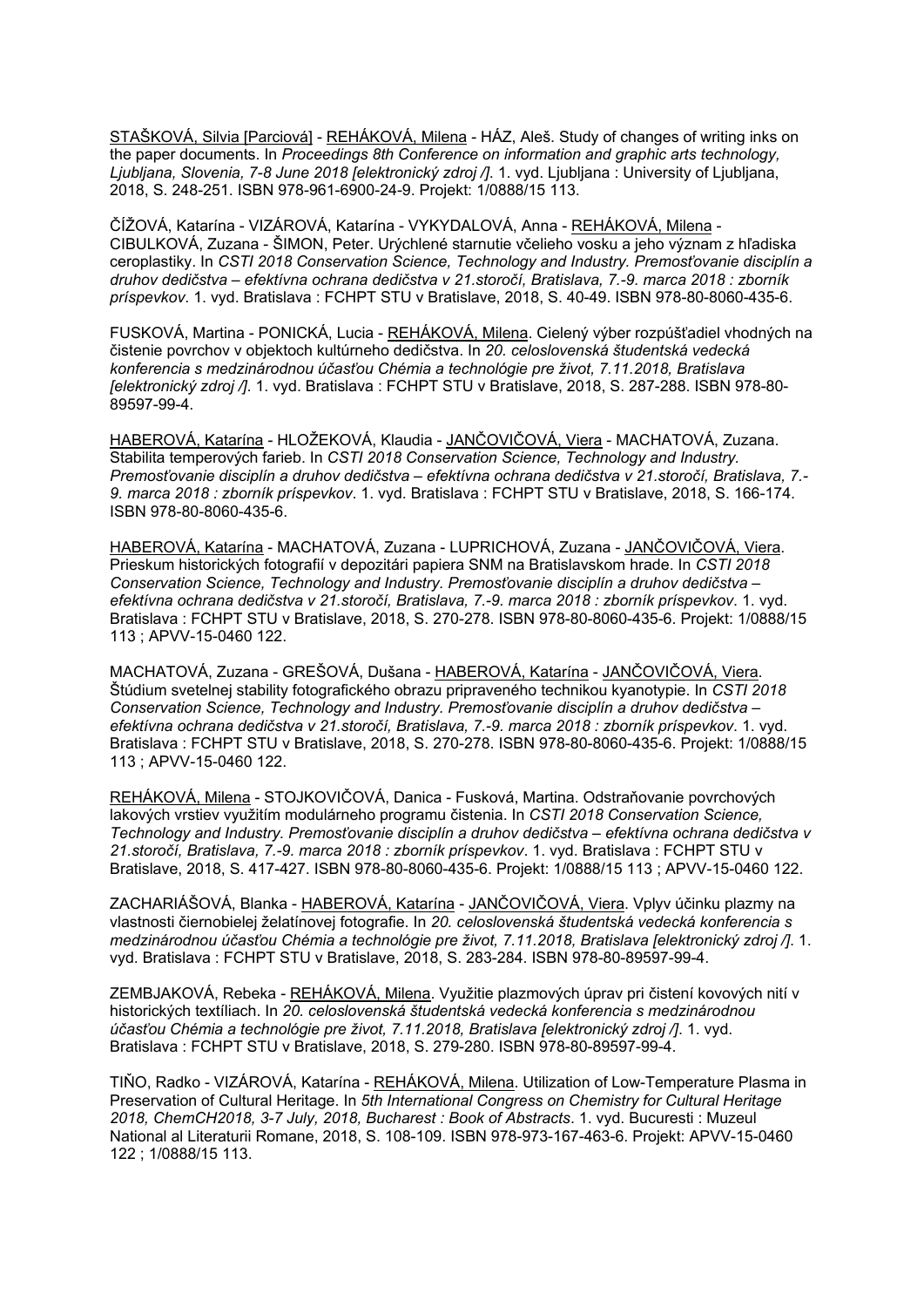GEMEINER, Pavol - KULIČEK, Jaroslav - MIČUŠÍK, Matej - HVOJNIK, Matej - HATALA, Michal - OMASTOVÁ, Mária - MIKULA, Milan. Vplyv dopantov na vlastnosti tlačených elektród vodivého polyméru PEDOT:PSS pre hybridné solárne články. In *Czech Chemical Society Symposium Series : 70. Sjezd českých a slovenských chemických společností Zlín, 9.-12.9.2018, Sborník příspěvků*. Vol. 16, iss. 5 (2018), s. 437-438. ISSN 2336-7202. Projekt: 1/0900/16 113.

HVOJNIK, Matej - HATALA, Michal - KRIŠTOFOVIČOVÁ, Barbora - GEMEINER, Pavol - MIKULA, Milan. Printed Perovskite Solar Cells with Carbon Back Electrode. In *7th Meeting on Chemistry & Life 2018 : Book of Abstracts*. 1. vyd. Brno : Vysoké učení technické v Brně, 2018, S. 91. ISBN 978-80- 214-5488-0. Projekt: 1/0900/16 113.

REHÁKOVÁ, Milena - VIZÁROVÁ, Katarína - KLÖCKLEROVÁ, Patrícia - ČÍŽOVÁ, Katarína - STOJKOVIČOVÁ, Danica. Possibility of Cleaning Textile Heritage Objects with Low-Temperature Plasma. In *5th International Congress on Chemistry for Cultural Heritage 2018, ChemCH2018, 3-7 July, 2018, Bucharest : Book of Abstracts*. 1. vyd. Bucuresti : Muzeul National al Literaturii Romane, 2018, S. 221-222. ISBN 978-973-167-463-6. Projekt: APVV-15-0460 122 ; 1/0888/15 113.

BRUNNER, Róbert - VOJTEK, Pavel - ZÁBUDLÁ, Zuzana - MIKULA, Milan - PINČÍK, Emil. Optical properties of thin black silicon films prepared electrochemically on the high doped N-type C-Si without illumination. In *ASDAM 2018 : 12th International conference on advanced semiconductor devices and microsystems. Smolenice, Slovakia. November 13-16, 2016*. 1. ed. Danvers : IEEE, 2018, S. [2]. ISBN 978-1-5386-7488-8.

HABEROVÁ, Katarína - ZACHARIÁŠOVÁ, Blanka - JANČOVIČOVÁ, Viera. The influence of plasma treatment on the properties of black-white photography. In *Cellulose Materials Doctoral Students Conference 2018*. 1. vyd. Bratislava : STU, 2018, S. 25-26. ISBN 978-80-89597-96-3.

KOPÁNI, Martin - MIKULA, Milan - KOSNÁČ, Daniel - GREGUŠ, Ján - BAČOVÁ, Silvia - ZITTO, Peter - PINČÍK, Emil. Effect of etching time on structure of n-type black silicon. In *SSSI 2018 : Extended abstract book : 10th International conference solid state surfaces and interfaces. Smolenice, Slovak Republic. November 19-22, 2018*. Bratislava : Comenius University, 2018, S. 42. ISBN 978-80-223- 4606-1. Projekt: APVV-15-0152 122.

PINČÍK, Emil - KOBAYASHI, Hikaru - BRUNNER, Róbert - MIKULA, Milan - VOJTEK, Pavel - TAKAHASHI, Masao - ZÁBUDLÁ, Zuzana - IMAMURA, Kentaro - GREGUŠ, Ján - KUČERA, Michal. About optical properties of catalytic black silicon and porous silicon formed by the standard electrochemical process. In *SSSI 2018 : Extended abstract book : 10th International conference solid state surfaces and interfaces. Smolenice, Slovak Republic. November 19-22, 2018*. Bratislava : Comenius University, 2018, S. 64-65. ISBN 978-80-223-4606-1.

STAŠKOVÁ, Silvia [Parciová] - REHÁKOVÁ, Milena - MIKLOVIČOVÁ, Dominika. Study of properties of carbonless paper. In *Cellulose Materials Doctoral Students Conference 2018*. 1. vyd. Bratislava : STU, 2018, S. 23-24. ISBN 978-80-89597-96-3.

HRABOVSKÁ, Veronika - HRICOVÁ, Marcela - JANČOVIČOVÁ, Viera - UJHELYIOVÁ, Anna. Properties of modified PLA fibres. In *18th AUTEX World Textile Conference, June 20-22, 2018, Istanbul, Turkey : Book of full text*. 1. vyd. Istanbul : Istanbul Technical University, 2018, S. 989-992.

ZACHARIÁŠOVÁ, Blanka - HABEROVÁ, Katarína. Vplyv účinku nízkoteplotnej plazmy na fotografie. In *Studentská vědecká konference, 22.11.2018, Praha [elektronický zdroj]*. 1. vyd. Praha : Fakulta chemické technologie, VŠCHT, 2018, S. [1]. Projekt: APVV-15-0460 122.

## **Other Publications**

HABALOVÁ, Božena - MACHATOVÁ, Zuzana - JANČOVIČOVÁ, Viera - MAKOVÁ, Alena. Study of albumen photographs degradation. In *Black and white image of the world. Issues in the conservation of photographs*. 1. vyd. Toruň : Wydawnictwo Naukowe Uniwersytetu Mikolaja Kopernika, 2018, S. 47- 66. ISBN 978-83-231-4034-4. Projekt: 1/0888/15 113 ; APVV-15-0460 122.